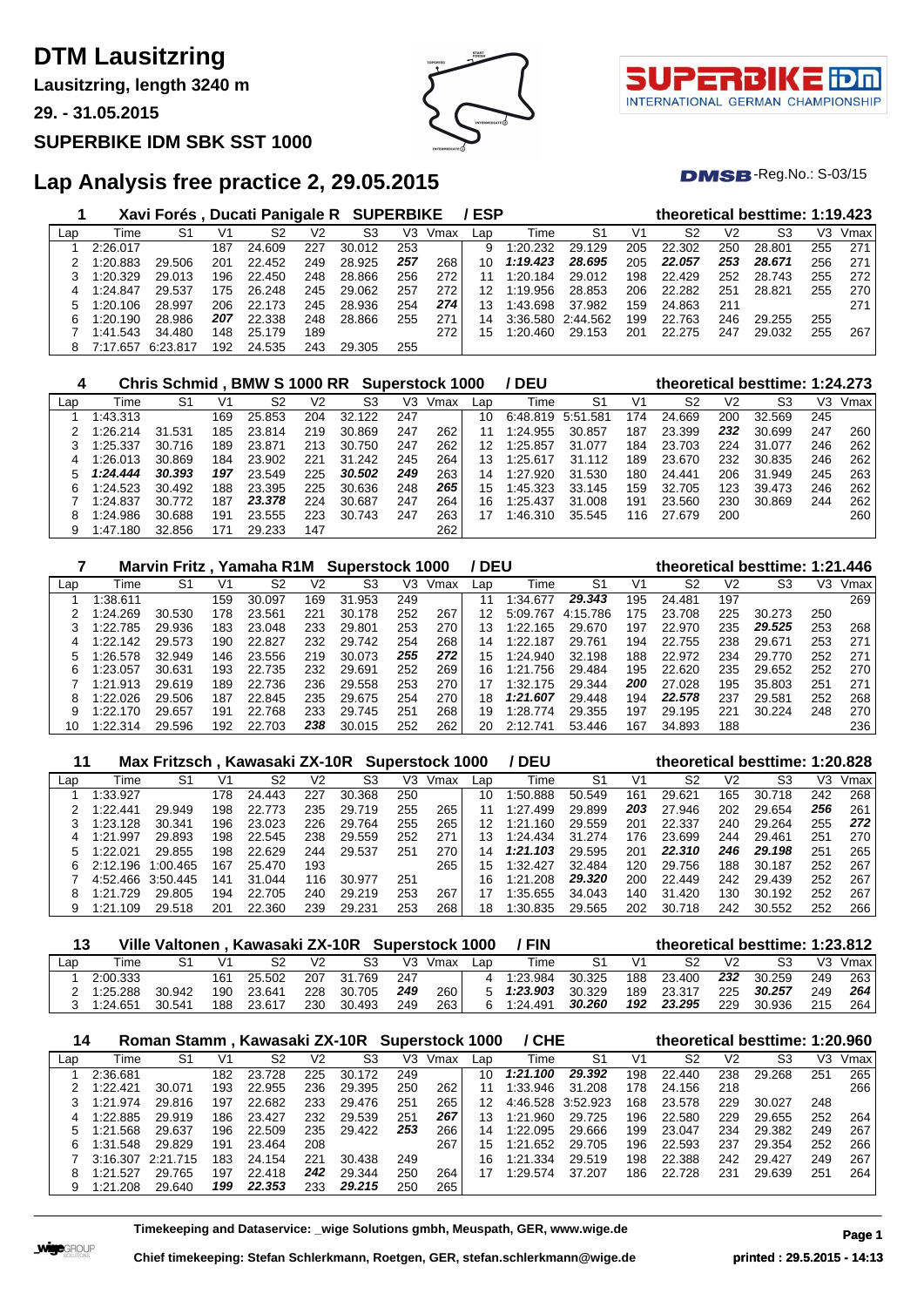**Lausitzring, length 3240 m**

**29. - 31.05.2015**

#### **SUPERBIKE IDM SBK SST 1000**



T. INTERNATIONAL GERMAN CHAMPIONSHIP

 $DMSB$ -Reg.No.:  $S-03/15$ 

## **Lap Analysis free practice 2, 29.05.2015**

| 16  |          | Johannes Kanzler, BMW S 1000 RR |     |        |     |            |     | <b>Superstock 1000</b> |     |          | / DEU    |                |        |                | theoretical besttime: 1:24.496 |     |      |
|-----|----------|---------------------------------|-----|--------|-----|------------|-----|------------------------|-----|----------|----------|----------------|--------|----------------|--------------------------------|-----|------|
| Lap | Time     | S1                              | V1  | S2     | V2  | S3         | V3  | Vmax                   | Lap | Time     | S1       | V <sub>1</sub> | S2     | V <sub>2</sub> | S3                             | V3  | Vmax |
|     | 2:45.985 |                                 | 160 | 26.572 | 189 | 33.170     | 241 |                        | 10  | 1:27.301 | 31.575   | 194            | 24.563 | 208            | 31<br>.163                     | 244 | 258  |
|     | 1:27.245 | 32.054                          | 185 | 24.071 | 221 | .120<br>31 | 241 | 243                    | 11  | 1:26.969 | 30.883   | 197            | 25.516 | 219            | 30.570                         | 246 | 260  |
|     | 1:50.555 | 31.516                          | 193 | 47.604 | 188 | 31.435     | 247 | 255                    | 12  | 1:25.201 | 30.646   | 180            | 23.733 | 223            | 30.822                         | 243 | 260  |
| 4   | 1:26.258 | 31.383                          | 175 | 24.007 | 220 | 30.868     | 245 | 260                    | 13  | 1:25.133 | 30.804   | 188            | 23,494 | 221            | 30.835                         | 245 | 259  |
| 5   | 1:25.139 | 30.579                          | 190 | 23.709 | 218 | 30.851     | 247 | 261                    | 14  | 1:37.627 | 30.815   | 191            | 23.534 | 226            |                                |     | 262  |
| 6   | 1:24.809 | 30.591                          | 184 | 23.644 | 229 | 30.574     | 246 | 263                    | 15  | 3:09.320 | 2:12.636 | 169            | 25.149 | 199            | 31.535                         | 246 |      |
|     | 1:24.602 | 30.482                          | 184 | 23.600 | 229 | 30.520     | 244 | 260                    | 16  | 1:26.071 | 31.321   | 185            | 23.874 | 226            | 30.876                         | 243 | 259  |
| 8   | 1:50.228 | 34.943                          | 89  | 29.453 | 173 |            |     | 259                    |     | 1:26.846 | 31.167   | 193            | 24.506 | 227            | 31.173                         | 242 | 258  |
| 9   | 3:55.640 | 2:54.200                        | 144 | 29.821 | 194 | 31.619     | 246 |                        |     |          |          |                |        |                |                                |     |      |

| 21  |          | <b>Markus Reiterberger</b> |     |        |     | <b>BMW S 1000 RR</b> |     | <b>SUPERBIKE</b> |     | ' DEU        |          |     | theoretical besttime: 1:19.166 |     |        |     |      |
|-----|----------|----------------------------|-----|--------|-----|----------------------|-----|------------------|-----|--------------|----------|-----|--------------------------------|-----|--------|-----|------|
| Lap | Time     | S1                         | V1  | S2     | V2  | S3                   | V3  | Vmax             | Lap | Гіmе         | S1       | V1  | S2                             | V2  | S3     | VЗ  | Vmax |
|     | 1:50.880 |                            | 165 | 23.765 | 209 | 31<br>.096           | 244 |                  |     | 1:19.667     | 28.640   | 203 | 22.316                         | 254 | 28.711 | 261 | 277  |
|     | 1:23.269 | 30.326                     | 191 | 22.850 | 225 | 30.093               | 245 | 260              | g   | 1:19.308     | 28.649   | 205 | 22,000                         | 253 | 28.659 | 260 | 276  |
|     | 1:26.327 | 30.487                     | 168 | 26.325 | 235 | 29.515               | 261 | 261              | 10  | 1:32.079     | 29.104   | 198 | 23.032                         | 225 |        |     | 276  |
| 4   | 1:20.340 | 28.741                     | 20٬ | 22.826 | 241 | 28.<br>.773          | 260 | 277              |     | 5:05.976     | 4:13.815 | 195 | 22.726                         | 247 | 29.435 | 258 |      |
|     | 1:19.783 | 28.886                     | 205 | 22.281 | 253 | 28.616               | 262 | 277              |     | 1:21.359     | 28.941   | 207 | 23.555                         | 253 | 28.863 | 261 | 274  |
| 6   | 1:26.257 | 29.084                     | 189 | 25.331 | 133 | 31<br>.842           | 262 | 279              |     | 1:19.339     | 28.612   | 203 | 22.003                         | 253 | 28.724 | 259 | 276  |
|     | 1:19.712 | 28.550                     | 209 | 22.286 | 238 | 28.876               | 262 | 279              | 14  | .182<br>-30. | 28.994   | 199 | 22.781                         | 250 |        |     | 275  |

| 25  |          | Matei Smrz. |     | <b>BMW S 1000 RR SUPERBIKE</b> |     |        |     |      | / CZE |          |        |     | theoretical besttime: 1:21.370 |     |        |     |      |
|-----|----------|-------------|-----|--------------------------------|-----|--------|-----|------|-------|----------|--------|-----|--------------------------------|-----|--------|-----|------|
| Lap | Time     | S1          | V1  | S2                             | V2  | S3     | V3  | Vmax | Lap   | Time     | S1     | V1  | S2                             | V2  | S3     | VЗ  | Vmax |
|     | 2:45.078 |             | 177 | 25.571                         | 207 | 33.204 | 248 |      | 10    | 1:22.443 | 29.681 | 195 | 22.926                         | 249 | 29.836 | 252 | 275  |
|     | 1:46.662 | 31.317      | 193 | 23.983                         | 237 |        |     | 267  |       | 1:21.650 | 29.498 | 196 | 22.766                         | 248 | 29.386 | 252 | 272  |
|     | 5:53.625 | 4:58.550    | 173 | 24.418                         | 222 | 30.657 | 251 |      |       | 1:30.167 | 34.202 | 174 | 25.311                         | 225 | 30.654 | 251 | 271  |
| 4   | 1:22.829 | 30.078      | 198 | 22.950                         | 241 | 29.801 | 253 | 271  | 13    | 1:38.390 | 29.687 | 198 | 22.946                         | 242 |        |     | 272  |
| 5.  | 1:22.118 | 29.691      | 197 | 22.938                         | 238 | 29.489 | 254 | 272  | 14    | 1:49.782 | 56.602 | 195 | 23.226                         | 243 | 29.954 | 253 |      |
| 6   | 1:22.059 | 29.492      | 195 | 22.938                         | 233 | 29.629 | 254 | 272  | 15    | 1:22.010 | 29.456 | 197 | 22.970                         | 240 | 29.584 | 252 | 274  |
|     | 1:22.193 | 29.568      | 194 | 22.941                         | 243 | 29.684 | 253 | 274  | 16    | 1:22.199 | 29.751 | 197 | 22.690                         | 247 | 29.758 | 253 | 271  |
| 8   | 1:21.528 | 29.513      | 197 | 22.791                         | 245 | 29.224 | 255 | 272  | 17    | 1:22.374 | 29.580 | 193 | 23.099                         | 241 | 29.695 | 252 | 273  |
|     | 1:30.187 | 34.944      |     | 24.520                         | 223 | 30.723 | 256 | 274  |       |          |        |     |                                |     |        |     |      |

| 34  |          | Chris Burri, Kawasaki ZX-10R Superstock 1000 |     |            |     |            |     |      |     | / CHE    |          |     | theoretical besttime: 1:21.641 |                |        |     |      |
|-----|----------|----------------------------------------------|-----|------------|-----|------------|-----|------|-----|----------|----------|-----|--------------------------------|----------------|--------|-----|------|
| Lap | Time     | S1                                           | V1  | S2         | V2  | S3         | V3  | Vmax | Lap | Time     | S1       | V1  | S2                             | V <sub>2</sub> | S3     | V3  | Vmax |
|     | 1:31.727 |                                              | 168 | 24.542     | 200 | 31<br>.531 | 246 |      | 9   | 2:42.502 | 1.49674  | 192 | 23.097                         | 230            | 29.731 | 249 |      |
|     | 1:24.258 | 30.883                                       | 178 | 23.268     | 221 | 30.107     | 250 | 260  | 10  | 1:22.438 | 29.961   | 197 | 22.641                         | 225            | 29.836 | 249 | 264  |
|     | 1:23.241 | 30.385                                       | 193 | 22.832     | 222 | 30.024     | 249 | 264  |     | 1:22.061 | 29.719   | 192 | 22.543                         | 234            | 29.799 | 248 | 266  |
| 4   | 1:23.552 | 30.398                                       | 201 | 23.126     | 229 | 30.028     | 251 | 265  | 12  | 1:22.226 | 29.923   | 189 | 22.61'                         | 231            | 29.692 | 248 | 265  |
|     | 1:22.004 | 29.809                                       | 197 | 22.675     | 224 | 29.520     | 255 | 269  | 13  | 1:22.338 | 30.056   | 195 | 22.745                         | 226            | 29.537 | 251 | 264  |
|     | 1:22.344 | 29.968                                       | 199 | 22.<br>700 | 230 | 29.676     | 249 | 270  | 14  | 1:37.391 | 30.169   | 198 | 22,495                         | 237            |        |     | 267  |
|     | 1:21.895 | 29.748                                       | 196 | 22.720     | 230 | 29.427     | 249 | 267  | 15  | 4:49.753 | 3:54.414 | 187 | 23.664                         | 211            | 31.675 | 246 |      |
|     | 1:32.322 | 29.884                                       | 191 | 22.743     | 236 |            |     | 267  | 16  | :36.912  | 30.731   | 196 | 23.911                         | 230            |        |     | 245  |

| 36  |          | Marc Neumann. |     | <b>BMW S 1000 RR</b> |     |            | <b>Superstock 1000</b> |      |     | <b>DEU</b>   |        |     | theoretical besttime: 1:23.676 |                |        |     |      |
|-----|----------|---------------|-----|----------------------|-----|------------|------------------------|------|-----|--------------|--------|-----|--------------------------------|----------------|--------|-----|------|
| Lap | Time     | S1            | V1  | S2                   | V2  | S3         | V3                     | Vmax | Lap | Time         | S1     | V1  | S2                             | V <sub>2</sub> | S3     | VЗ  | Vmax |
|     | 1:32.455 |               | 153 | 25.<br>.440          | 198 | 32.178     | 244                    |      | 10  | 1:24.841     | 30.968 | 188 | 23.509                         | 221            | 30.364 | 251 | 258  |
|     | 1:25.859 | 31.282        | 180 | 23.926               | 221 | 30.651     | 249                    | 256  |     | 1:24.574     | 30.155 | 195 | 24.108                         | 229            | 30.311 | 250 | 266  |
|     | 1:25.300 | 31.023        | 183 | 23.759               | 219 | 30.518     | 251                    | 261  | 12  | 1:24.989     | 30.901 | 181 | 23.454                         | 219            | 30.634 | 251 | 242  |
| 4   | 1:25.089 | 30.801        | 191 | 23.726               | 216 | 30.562     | 252                    | 263  | 13  | 1:24.288     | 30.552 | 190 | 23.362                         | 222            | 30.374 | 251 | 264  |
|     | 1:25.555 | 31.122        | 189 | 23.670               | 224 | 30.763     | 249                    | 265  | 14  | 1:23.998     | 30.363 | 192 | 23.446                         | 217            | 30.189 | 251 | 266  |
|     | 1:24.932 | 30.723        | 191 | 23.758               | 224 | 30.451     | 249                    | 265  | 15  | :24.197      | 30.497 | 191 | 23.332                         | 226            | 30.368 | 251 | 265  |
|     | 1:25.572 | 30.721        | 185 | 24.055               | 217 | 30.796     | 249                    | 265  | 16  | 1:25.019     | 30.534 | 195 | 23.622                         | 218            | 30.863 | 249 | 265  |
| 8   | 1:36.965 | 31.060        | 187 | 23.994               | 220 |            |                        | 265  |     | .733<br>-24. | 30.546 | 183 | 23.479                         | 217            | 30.708 | 250 | 265  |
|     | 5:58.915 | 5:03.314      | 173 | 24.533               | 219 | 31<br>.068 | 243                    |      | 18  | :24.306      | 30.537 | 193 | 23.347                         | 225            | 30.422 | 249 | 263  |

| 41  |          |        |                | Mathieu Gines, Yamaha YZF-R1M Superstock 1000 |                |        |     |      |     | /FRA     |                   |                | theoretical besttime: 1:21.043 |                |        |     |      |
|-----|----------|--------|----------------|-----------------------------------------------|----------------|--------|-----|------|-----|----------|-------------------|----------------|--------------------------------|----------------|--------|-----|------|
| Lap | Time     | S1     | V <sub>1</sub> | S2                                            | V <sub>2</sub> | S3     | V3. | Vmax | Lap | Time     | S1                | V <sub>1</sub> | S2                             | V <sub>2</sub> | S3     | V3  | Vmax |
|     | 2:23.307 |        | 190            | 23.657                                        | 233            | 30.079 | 248 |      | 5   | 1:21.043 | 29.210            | 196            | 22.568                         | 236            | 29.265 | 250 | 269  |
|     | 1:22.578 | 29.709 | 193            | 23.014                                        | 242            | 29.855 | 251 | 266  | 6.  | 1:40.795 | 34.979            | 195            | 22.774                         | 241            |        |     | 267  |
|     | 1:21.789 | 29.451 | 193            | 22.985                                        | 234            | 29.353 | 254 | 268  |     |          | 6:54.681 5:23.676 | 192            | 23.021                         | 242            |        |     |      |
|     | 1:21.693 | 29.407 | 198            | 22.818                                        | 239            | 29.468 | 251 | 272  |     |          |                   |                |                                |                |        |     |      |

**Timekeeping and Dataservice: \_wige Solutions gmbh, Meuspath, GER, www.wige.de Page 2**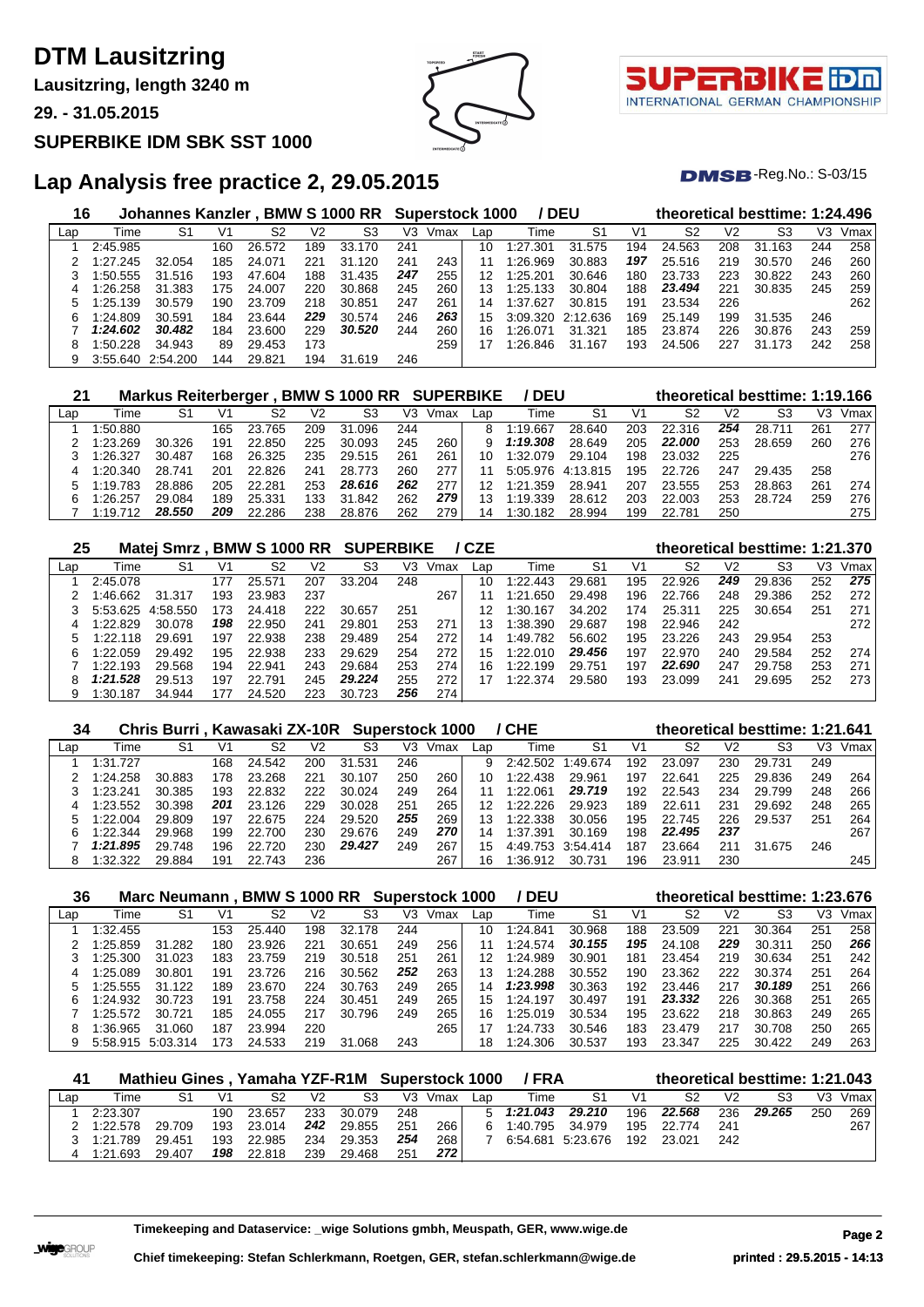**Lausitzring, length 3240 m**

**29. - 31.05.2015**

#### **SUPERBIKE IDM SBK SST 1000**





 $DMSB$ -Reg.No.:  $S-03/15$ 

## **Lap Analysis free practice 2, 29.05.2015**

| 44  |          | Danny de Boer |     | Yamaha Superstock 1000 |     |        |     |      | / NLD |          |        |     |        |     | theoretical besttime: 1:21.690 |     |      |
|-----|----------|---------------|-----|------------------------|-----|--------|-----|------|-------|----------|--------|-----|--------|-----|--------------------------------|-----|------|
| Lap | Time     | S1            | V1  | S2                     | V2  | S3     | V3  | Vmax | Lap   | Time     | S1     | V1  | S2     | V2  | S3                             | VЗ  | Vmax |
|     | 1:54.451 |               | 148 | 37.092                 | 120 | 32.846 | 248 |      | 9     | 1:22.280 | 29.646 | 197 | 22.978 | 224 | 29.656                         | 252 | 270  |
|     | 1:25.540 | 30.961        | 192 | 24,000                 | 217 | 30.579 | 249 | 264  | 10    | 1:22.000 | 29.565 | 195 | 22.909 | 227 | 29.526                         | 251 | 269  |
|     | 1:23.009 | 30.166        | 195 | 22,974                 | 222 | 29.869 | 253 | 267  |       | 1:23.378 | 30.222 | 183 | 23.090 | 226 | 30.066                         | 251 | 269  |
| 4   | 1:22.292 | 30.029        | 192 | 22.739                 | 233 | 29.524 | 253 | 270  | 12    | 1:22.030 | 29.724 | 196 | 22.615 | 233 | 29.691                         | 251 | 267  |
|     | 1:22.882 | 29.950        | 178 | 23.044                 | 226 | 29.888 | 251 | 270  | 13    | 1:22.035 | 29.805 | 196 | 22.717 | 245 | 29.513                         | 249 | 267  |
|     | 1:22.082 | 29.643        | 195 | 22.758                 | 229 | 29.681 | 252 | 270  | 14    | :35.567  | 33.760 | 162 | 28.866 | 147 | 32.941                         | 252 | 265  |
|     | 1:36.001 | 35.256        | 90  | 29.947                 | 196 | 30.798 | 251 | 265  | 15    | :39.858  | 32.394 | 180 | 25.364 | 221 |                                |     | 267  |
|     | 1:22.163 | 29.798        | 191 | 22.855                 | 233 | 29.510 | 252 | 268  |       |          |        |     |        |     |                                |     |      |

| 45  |          | Michal Filla . |     | BMW S 1000 RR Superstock 1000 |     |        |     |      |     | / CZE    |          |     |        |                | theoretical besttime: 1:22.048 |     |      |
|-----|----------|----------------|-----|-------------------------------|-----|--------|-----|------|-----|----------|----------|-----|--------|----------------|--------------------------------|-----|------|
| Lap | Time     | S1             | V1  | S2                            | V2  | S3     | V3  | Vmax | Lap | Time     | S1       | V1  | S2     | V <sub>2</sub> | S3                             | VЗ  | Vmax |
|     | 1:51.223 |                | 174 | 24.616                        | 209 | 31.058 | 247 |      | 10  | 4:39.988 | 3:43.870 | 163 | 24.393 | 226            | 31.725                         | 235 |      |
|     | 1:24.349 | 30.644         | 193 | 23.391                        | 225 | 30.314 | 250 | 255  | 11  | 1:25.749 | 31.116   | 170 | 24.644 | 231            | 29.989                         | 249 | 251  |
|     | 1:23.403 | 30.077         | 190 | 23.422                        | 235 | 29.904 | 247 | 264  | 12  | 1:22.454 | 29.749   | 195 | 23.116 | 238            | 29.589                         | 248 | 263  |
|     | 1:23.311 | 29.857         | 196 | 23.265                        | 224 | 30.189 | 246 | 259  | 13  | 1:22.676 | 29.531   | 204 | 23.506 | 232            | 29.639                         | 249 | 262  |
|     | 1:24.293 | 30.455         | 185 | 23.723                        | 213 | 30.115 | 251 | 262  | 14  | 1:22.593 | 29.948   | 194 | 22.928 | 237            | 29.717                         | 251 | 264  |
|     | 1:23.288 | 30.152         | 199 | 23.073                        | 231 | 30.063 | 250 | 265  | 15  | 1:23.173 | 29.782   | 198 | 23.454 | 236            | 29.937                         | 247 | 265  |
|     | 1:23.222 | 30.254         | 195 | 22.987                        | 230 | 29.981 | 250 | 265  | 16  | 1:49.520 | 32.550   | 138 | 29.461 | 147            |                                |     | 262  |
| 8   | 1:23.274 | 30.233         | 190 | 22.981                        | 236 | 30.060 | 249 | 265  | 17  | 4:29.809 | 3:33.935 | 176 | 25.363 | 224            | 30.511                         | 244 |      |
|     | 1:42.879 | 30.169         | 196 | 27.284                        | 158 |        |     | 262  | 18  | 1:40.172 | 30.368   | 197 | 23.143 | 238            |                                |     | 257  |

| 48  |              | Dominik Vincon. |     | <b>BMW S 1000 RR</b> |                |        | <b>Superstock 1000</b> |      |     | <b>DEU</b>   |          |     | theoretical besttime: 1:21.116 |     |        |     |      |
|-----|--------------|-----------------|-----|----------------------|----------------|--------|------------------------|------|-----|--------------|----------|-----|--------------------------------|-----|--------|-----|------|
| Lap | Time         | S1              | V1  | S2                   | V <sub>2</sub> | S3     | V3                     | Vmax | Lap | Гіmе         | -S1      | V1  | S2                             | V2  | S3     | V3  | Vmax |
|     | 1:35.375     |                 | 155 | 25.056               | 228            | 30.715 | 247                    |      | 10  | 1:45.233     | 32.465   | 123 | 27.557                         | 177 |        |     | 268  |
|     | 1:22.978     | 30.012          | 197 | 22.917               | 233            | 30.049 | 252                    | 264  |     | 4:38.177     | 3.42.826 | 33  | 25.004                         | 237 | 30.347 | 240 |      |
|     | .966<br>1:27 | 31.799          | 117 | 26.600               | 240            | 29.567 | 252                    | 270  | 12  | 1:23.281     | 30.696   | 196 | 22.683                         | 242 | 29.902 | 227 | 258  |
| 4   | 1:22.456     | 29.777          | 200 | 22.918               | 228            | 29.761 | 254                    | 270  | 13  | 1:42.006     | 44.986   | 76  | 27.513                         | 236 | 29.507 | 253 | 190  |
|     | 1:22.455     | 30.229          | 201 | 22.796               | 240            | 29.430 | 251                    | 272  | 14  | 1:21<br>.974 | 29.766   | 196 | 22.633                         | 241 | 29.575 | 252 | 270  |
| 6   | .869<br>1:21 | 29.541          | 203 | 22.738               | 243            | 29.590 | 252                    | 268  | 15  | 1:21.199     | 29.288   | 201 | 22.716                         | 240 | 29.195 | 252 | 271  |
|     | .688<br>1:21 | 29.392          | 205 | 22.883               | 241            | 29.413 | 253                    | 270  | 16  | 1:22.827     | 30.225   | 200 | 23.095                         | 239 | 29.507 | 252 | 270  |
| 8   | .516<br>1:21 | 29.503          | 202 | 22.<br>.738          | 245            | 29.275 | 253                    | 270  | 17  | .658<br>1:21 | 29.496   | 195 | 22.696                         | 244 | 29.466 | 248 | 267  |
| 9   | 1:27.814     | 29.414          | 198 | 28.596               | 219            | 29.804 | 252                    | 270  | 18  | 1:54.228     | 38.717   | 122 | 29.223                         | 151 |        |     | 264  |

| 49  |          | Andrzej Pawelec, BMW S 1000 RR Superstock 1000 |     |             |                |        |     |      |     | / POL         |                |     |        |                | theoretical besttime: 1:23.110 |     |      |
|-----|----------|------------------------------------------------|-----|-------------|----------------|--------|-----|------|-----|---------------|----------------|-----|--------|----------------|--------------------------------|-----|------|
| Lap | Time     | S1                                             | V1  | S2          | V <sub>2</sub> | S3     | V3  | Vmax | Lap | Time          | S <sub>1</sub> | V1  | S2     | V <sub>2</sub> | S3                             | V3  | Vmax |
|     | 1:53.215 |                                                | 164 | 24.529      | 207            | 31.651 | 246 |      |     | l:24.<br>.775 | 30.635         | 184 | 23.884 | 220            | 30.256                         | 250 | 264  |
|     | :25.237  | 31.124                                         | 185 | 23.768      | 217            | 30.345 | 248 | 254  | 12  | 1:23.704      | 30.222         | 196 | 23.278 | 226            | 30.204                         | 249 | 266  |
|     | 1:24.469 | 30.169                                         | 186 | 23.981      | 217            | 30.319 | 247 | 265  | 13  | 1:24.406      | 30.318         | 193 | 23.535 | 219            | 30.553                         | 248 | 265  |
| 4   | 1:24.595 | 30.708                                         | 185 | 23.654      | 216            | 30.233 | 250 | 264  | 14  | 1:23.974      | 30.449         | 192 | 23.317 | 227            | 30.208                         | 251 | 264  |
| 5   | 1:24.003 | 30.362                                         | 191 | 23.532      | 221            | 30.109 | 249 | 262  | 15  | 1:23.760      | 30.566         | 188 | 23.243 | 230            | 29.951                         | 248 | 264  |
| 6   | 1:23.883 | 30.105                                         | 194 | 23.403      | 222            | 30.375 | 250 | 266  | 16  | 1:57.237      | 48.478         | 83  | 37.795 | 207            | 30.964                         | 249 | 264  |
|     | 1:24.680 | 30.692                                         | 178 | 23.461      | 228            | 30.527 | 250 | 265  |     | 1:23.865      | 30.203         | 195 | 23.551 | 225            | 30.111                         | 249 | 264  |
| 8   | :24.584  | 30.493                                         | 197 | 23.820      | 211            | 30.271 | 248 | 264  | 18  | 1:23.543      | 30.400         | 192 | 23.054 | 230            | 30.089                         | 249 | 264  |
| 9   | 1:23.850 | 30.543                                         | 190 | 23.265      | 232            | 30.042 | 248 | 263  | 19  | 1:24.599      | 30.649         | 196 | 23.459 | 230            | 30.491                         | 250 | 266  |
| 10  | 1:23.674 | 30.274                                         | 189 | .368<br>23. | 228            | 30.032 | 248 | 263  | 20  | 1:35.596      | 30.822         | 195 | 23.610 | 223            |                                |     | 264  |

| 50  |          |        |     | Damian Cudlin, Yamaha R1M SUPERBIKE |     |        |     |      | <b>/AUS</b> |               |          |     | theoretical besttime: 1:19.856 |                |        |     |      |
|-----|----------|--------|-----|-------------------------------------|-----|--------|-----|------|-------------|---------------|----------|-----|--------------------------------|----------------|--------|-----|------|
| Lap | Time     | S1     | V1  | S2                                  | V2  | S3     | V3  | Vmax | Lap         | Time          | S1       | V1  | S2                             | V <sub>2</sub> | S3     | V3  | Vmax |
|     | 2:15.195 |        | 168 | 24.540                              | 218 | 30.836 | 248 |      | 9           | 5.09639       | 4:15.815 | 177 | 23.593                         | 207            | 30.231 | 257 |      |
|     | 1:23.348 | 30.592 | 185 | 23.270                              | 230 | 29.486 | 255 | 267  | 10          | 1:32.385      | 31.428   | 183 | 23.018                         | 228            |        |     | 264  |
|     | 1:20.375 | 29.216 | 199 | 22.250                              | 247 | 28.909 | 255 | 273  |             | 4:12.699      | 3:17.213 | 34  | 25.664                         | 225            | 29.822 | 255 |      |
|     | 1:20.019 | 28.885 | 196 | 22.301                              | 244 | 28.833 | 258 | 274  |             | 1:22.812      | 30.287   | 187 | 22.972                         | 237            | 29.553 | 255 | 270  |
|     | 1:34.457 | 33.282 | 125 | 28.694                              | 164 | 32.481 | 257 | 277  | 13          | 1:21<br>.181  | 29.041   | 198 | 22.530                         | 249            | 29.610 | 257 | 274  |
| հ   | 1:19.931 | 28.942 | 198 | 22.138                              | 246 | 28.851 | 258 | 274  | 14          | 1:20.485      | 28.993   | 200 | 22.414                         | 246            | 29.078 | 255 | 275  |
|     | 1:31.891 | 30.796 | 160 | 26.615                              | 143 | 34.480 | 256 | 278  | 15          | 1:27.<br>.342 | 32.495   | 152 | 25.457                         | 229            | 29.390 | 256 | 273  |
| 8   | 1:36.168 | 29.000 | 201 | 26.742                              | 184 |        |     | 274  | 16          | 1:35.693      | 32.419   | 114 | 23.810                         | 236            |        |     | 274  |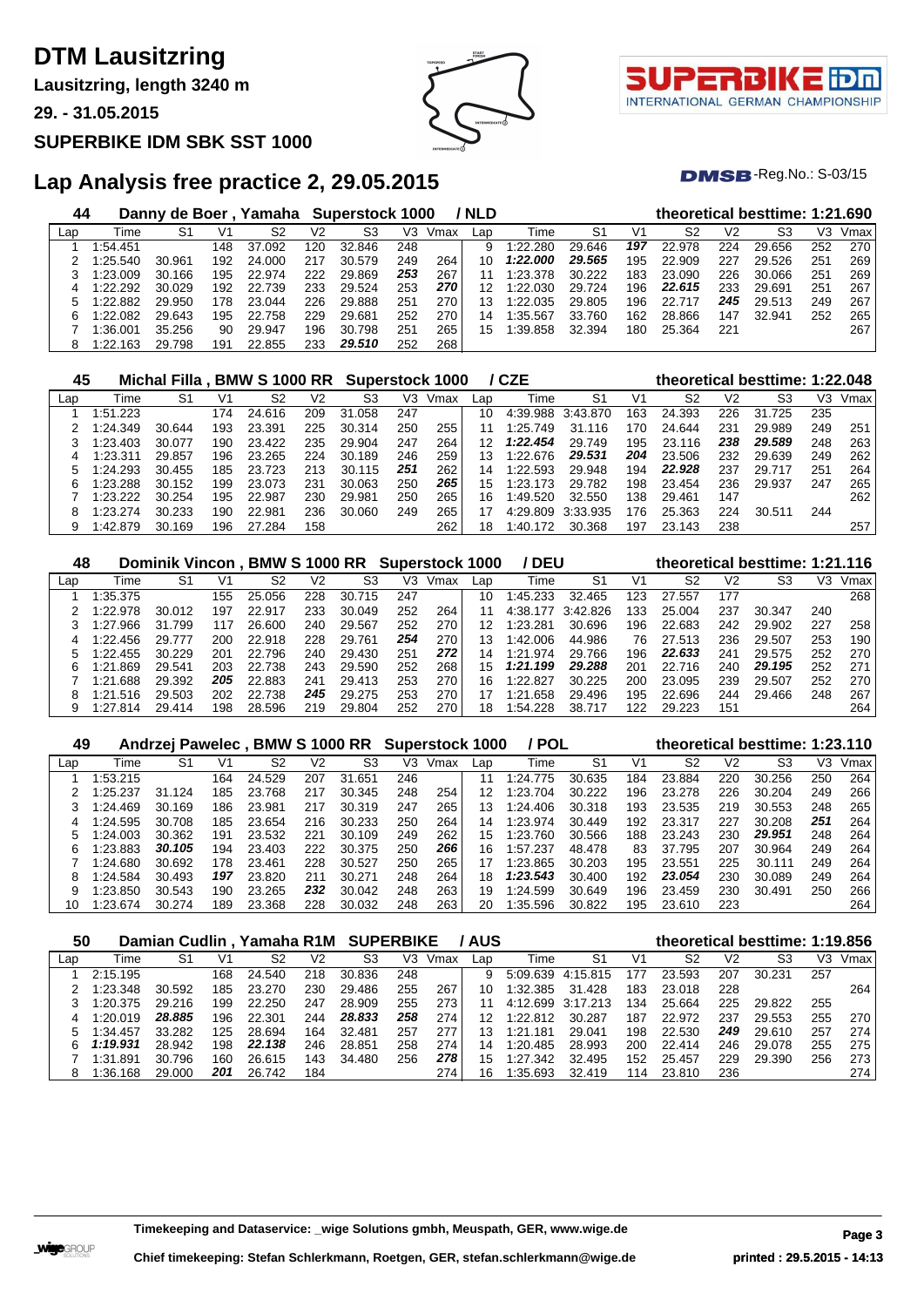**Lausitzring, length 3240 m**

**29. - 31.05.2015**

#### **SUPERBIKE IDM SBK SST 1000**





 $DMSB$ -Reg.No.:  $S-03/15$ 

## **Lap Analysis free practice 2, 29.05.2015**

| 52  |          | Johannes Hoffmann. |     |        |     | <b>BMW S 1000 RR</b> |     | <b>Superstock 1000</b> |     |              | <b>DEU</b> |     |        |                | theoretical besttime: 1:24.700 |     |      |
|-----|----------|--------------------|-----|--------|-----|----------------------|-----|------------------------|-----|--------------|------------|-----|--------|----------------|--------------------------------|-----|------|
| Lap | Time     | S1                 | V1  | S2     | V2  | S3                   | V3  | Vmax                   | Lap | Time         | S1         | V1  | S2     | V <sub>2</sub> | S3                             | V3  | Vmax |
|     | 3:41.550 |                    | 181 | 25.324 | 215 | 32.393               | 240 |                        | 9   | 1:28.360     | 33.652     | 190 | 23.548 | 228            | 31.<br>.160                    | 247 | 261  |
|     | 1:29.925 | 32.501             | 186 | 25.609 | 217 | 31<br>.815           | 245 | 255                    | 10  | 1:25.101     | 30.815     | 197 | 23.396 | 237            | 30.890                         | 247 | 264  |
|     | 1:27.831 | 32.193             | 167 | 24.386 | 229 | .252<br>31           | 247 | 262                    |     | 1:43.958     | 38.726     | 153 | 31.273 | 136            | 33.959                         | 247 | 265  |
|     | l:26.001 | 31.293             | 186 | 23.866 | 235 | 30.842               | 244 | 262                    | 12  | 1:25.815     | 31.571     | 189 | 23.323 | 242            | 30.921                         | 247 | 262  |
|     | 1:32.624 | 31.652             | 191 | 27.766 | 209 | 33.206               | 248 | 262                    |     | $\pm 31.885$ | 30.900     | 192 | 29.828 | 217            | 31.157                         | 247 | 264  |
| h   | 1:28.678 | 33.536             | 183 | 23.667 | 235 | 31<br>.475           | 246 | 264                    | 14  | .27<br>298   | 31.102     | 180 | 25.077 | 224            | 31.119                         | 249 | 263  |
|     | 1:26.429 | 31.602             | 189 | 23.613 | 227 | 31<br>.214           | 246 | 261                    | 15  | 1:25.084     | 30.556     | 191 | 23.359 | 236            | 169<br>31                      | 247 | 265  |
|     | 1:25.934 | 30.873             | 181 | 23.924 | 229 | 137<br>31            | 246 | 261                    | 16  | :26.940      | 32.554     | 182 | 23.565 | 240            | 30.821                         | 247 | 262  |

| 55  |              |        |     |        |     | Pepijn Bijsterbosch, BMW S 1000 RR Superstock 1000 |     |      |     |          | / NLD    |     | theoretical besttime: 1:21.716 |                |        |     |      |
|-----|--------------|--------|-----|--------|-----|----------------------------------------------------|-----|------|-----|----------|----------|-----|--------------------------------|----------------|--------|-----|------|
| Lap | Time         | S1     | V1  | S2     | V2  | S3                                                 | V3  | Vmax | Lap | Гіmе     | S1       | V1  | S2                             | V <sub>2</sub> | S3     | V3  | Vmax |
|     | 1:35.355     |        | 150 | 24.717 | 222 | 31.189                                             | 247 |      |     | 1:25.646 | 29.991   | 201 | 25.778                         | 233            | 29.877 | 257 | 275  |
|     | 1:24.955     | 31.367 | 188 | 23.480 | 222 | 30.108                                             | 254 | 260  | a   | 1:22.183 | 29.775   | 197 | 22.668                         | 242            | 29.740 | 255 | 275  |
|     | 1:23.356     | 30.152 | 189 | 22.934 | 233 | 30.270                                             | 256 | 271  | 10  | 1:22.449 | 29.779   | 194 | 22.772                         | 242            | 29.898 | 252 | 273  |
|     | 1:22.350     | 29.986 | 197 | 22.680 | 235 | 29.684                                             | 257 | 274  |     | 1:22.836 | 30.009   | 189 | 22.967                         | 237            | 29.860 | 256 | 270  |
|     | 1:22.313     | 29.690 | 185 | 22.929 | 240 | 29.694                                             | 255 | 275  |     | 1:34.262 | 29.876   | 192 | 23.062                         | 238            |        |     | 274  |
|     | 1:21<br>.891 | 29.782 | 197 | 22.486 | 244 | 29.623                                             | 257 | 274  |     | 4:57.782 | 4:03.333 | 177 | 23.498                         | 228            | 30.951 | 252 |      |
|     | 1:21.738     | 29.712 | 197 | 22.446 | 243 | 29,580                                             | 256 | 276  | 14  | 1:23.452 | 30.304   | 186 | 23.159                         | 239            | 29.989 | 255 | 270  |

| 57  |          | Lorenzo Lanzi, Ducati Panigale R SUPERBIKE |     |        |     |        |     |      | 7 TA |          |          |     | theoretical besttime: 1:20.073 |     |        |     |      |
|-----|----------|--------------------------------------------|-----|--------|-----|--------|-----|------|------|----------|----------|-----|--------------------------------|-----|--------|-----|------|
| Lap | Time     | S1                                         | V1  | S2     | V2  | S3     | VЗ  | Vmax | Lap  | Time     | -S1      | V1  | S2                             | V2  | S3     | VЗ  | Vmax |
|     | 3:14.726 |                                            | 148 | 29.350 | 193 | 30.644 | 252 |      | 9    | 1:21.039 | 29.752   | 201 | 22,440                         | 246 | 28.847 | 255 | 271  |
|     | 1:22.497 | 29.842                                     | 187 | 23.336 | 238 | 29.319 | 254 | 268  | 10   | 1:20.581 | 29.281   | 201 | 22.355                         | 245 | 28.945 | 255 | 272  |
|     | 1:22.348 | 29.508                                     | 170 | 22.974 | 226 | 29.866 | 255 | 270  |      | 1:20.295 | 29.043   | 203 | 22.356                         | 249 | 28.896 | 255 | 272  |
| 4   | 1:20.788 | 29.147                                     | 202 | 22,447 | 243 | 29.194 | 254 | 271  | 12   | 1:39.325 | 34.318   | 180 | 23.712                         | 220 |        |     | 266  |
|     | 1:20.295 | 28.922                                     | 205 | 22.577 | 242 | 28.796 | 258 | 272  | 13   | 3:08.917 | 2:11.429 | 183 | 27.154                         | 180 | 30.334 | 251 |      |
| h.  | 1:36.215 | 32.073                                     | 123 | 23.822 | 233 |        |     | 274  | 14   | 1:23.420 | 30.712   | 202 | 23.025                         | 233 | 29.683 | 251 | 252  |
|     | 8:20.872 | 7:27.975                                   | 185 | 23.575 | 241 | 29.322 | 253 |      | 15   | 1:39.525 | 35.321   | 170 | 24.061                         | 213 |        |     | 231  |
| 8   | 1:20.659 | 29.199                                     | 205 | 22.563 | 247 | 28.897 | 255 | 270  |      |          |          |     |                                |     |        |     |      |

| 63  |                   | Jan Halbich, Honda CBR 1000 RR SUPERBIKE |     |        |     |        |     |      |     | / CZE        |          |     | theoretical besttime: 1:20.918 |                |        |     |      |
|-----|-------------------|------------------------------------------|-----|--------|-----|--------|-----|------|-----|--------------|----------|-----|--------------------------------|----------------|--------|-----|------|
| Lap | Time              | S1                                       | V1  | S2     | V2  | S3     | V3  | Vmax | Lap | Time         | -S1      | V1  | S2                             | V <sub>2</sub> | S3     | VЗ  | Vmax |
|     | 1:28.841          |                                          | 170 | 24.339 | 220 | 30.558 | 251 |      | 11  | 1:21<br>.422 | 29.367   | 198 | 22.498                         | 235            | 29.557 | 254 | 272  |
|     | 1:22.309          | 29.772                                   | 195 | 22.731 | 229 | 29,806 | 255 | 270  | 12  | 1:24.090     | 29.628   | 205 | 24.145                         | 229            | 30.317 | 252 | 272  |
|     | 1:22.026          | 29.562                                   | 199 | 22.833 | 230 | 29.631 | 255 | 272  | 13  | 1:22.510     | 29.538   | 192 | 22.745                         | 223            | 30.227 | 252 | 270  |
| 4   | .985<br>1:21      | 29.504                                   | 198 | 22.774 | 223 | 29.707 | 254 | 270  | 14  | 1:33.389     | 30.140   | 192 | 23.029                         | 229            |        |     | 266  |
| 5.  | 1:21.733          | 29.482                                   | 197 | 22.647 | 232 | 29.604 | 254 | 270  | 15  | 2:15.566     | 1:22.745 | 196 | 22.918                         | 230            | 29.903 | 252 |      |
| 6   | 1:21.584          | 29.347                                   | 202 | 22.668 | 229 | 29.569 | 255 | 273  | 16  | .467<br>1:21 | 29.473   | 197 | 22.364                         | 234            | 29.630 | 250 | 268  |
|     | 1:35.038          | 30.690                                   | 175 | 23.344 | 224 |        |     | 273  | 17  | 1:21.385     | 29.545   | 197 | 22.499                         | 236            | 29.341 | 254 | 269  |
| 8   | 3:44.963 2:51.488 |                                          | 188 | 23.419 | 216 | 30.056 | 252 |      | 18  | 1:21.575     | 29.275   | 204 | 22.803                         | 237            | 29.497 | 254 | 272  |
| 9   | 1:22.128          | 29.845                                   | 194 | 22.605 | 230 | 29.678 | 254 | 270  | 19  | 1:21<br>.418 | 29.361   | 200 | 22.494                         | 233            | 29.563 | 253 | 271  |
| 10  | 1:21.410          | 29.213                                   | 196 | 22.504 | 234 | 29.693 | 254 | 272  | 20  | 1:39.077     | 45.278   | 164 | 23.815                         | 232            | 29.984 | 252 | 270  |

| 67  |          | Mark Albrecht, BMW S 1000 RR Superstock 1000 |     |        |     |            |     |      |                 | / DEU    |          |     | theoretical besttime: 1:23.827 |                |        |     |      |
|-----|----------|----------------------------------------------|-----|--------|-----|------------|-----|------|-----------------|----------|----------|-----|--------------------------------|----------------|--------|-----|------|
| Lap | Time     | S1                                           | V1  | S2     | V2  | S3         | V3  | Vmax | Lap             | Time     | S1       | V1  | S2                             | V <sub>2</sub> | S3     | V3  | Vmax |
|     | 1:42.988 |                                              | 143 | 26.350 | 211 | 31<br>.932 | 248 |      | 10              | 1:50.466 | 30.816   | 183 | 31.992                         | 147            |        |     | 265  |
|     | 1:26.207 | 31.448                                       | 185 | 24.019 | 230 | 30.740     | 251 | 265  |                 | 7:24.427 | 6:29.650 | 178 | 24.082                         | 228            | 30.695 | 249 |      |
|     | 1:25.377 | 30.793                                       | 189 | 23.910 | 222 | 30.674     | 250 | 268  | 12 <sup>°</sup> | 1:25.273 | 30.550   | 193 | 24.076                         | 225            | 30.647 | 251 | 267  |
| 4   | 1:24.952 | 30.713                                       | 190 | 23.608 | 230 | 30.631     | 252 | 267  | 13              | 1:24.532 | 30.609   | 190 | 23.556                         | 228            | 30.367 | 251 | 267  |
|     | 1:24.232 | 30.497                                       | 190 | 23.378 | 228 | 30.357     | 253 | 270  | 14              | 1:23.940 | 30.433   | 196 | 23.232                         | 232            | 30.275 | 252 | 268  |
|     | 1:24.328 | 30.320                                       | 190 | 23.598 | 226 | 30.410     | 252 | 271  | 15              | 1:27.585 | 30.398   | 196 | 25.860                         | 185            | 31.327 | 250 | 270  |
|     | 1:28.001 | 31.001                                       | 173 | 26.378 | 225 | 30.622     | 253 | 271  | 16              | 1:24.224 | 30.556   | 195 | 23.246                         | 231            | 30.422 | 249 | 267  |
| 8   | 1:24.458 | 30.861                                       | 186 | 23.292 | 230 | 30.305     | 253 | 270  |                 | 2:06.305 | 1:02.523 | 38  | 29.505                         | 166            | 34.277 | 220 | 265  |
| 9   | 1:24.338 | 30.461                                       | 190 | 23.458 | 230 | 30.419     | 249 | 270  |                 |          |          |     |                                |                |        |     |      |